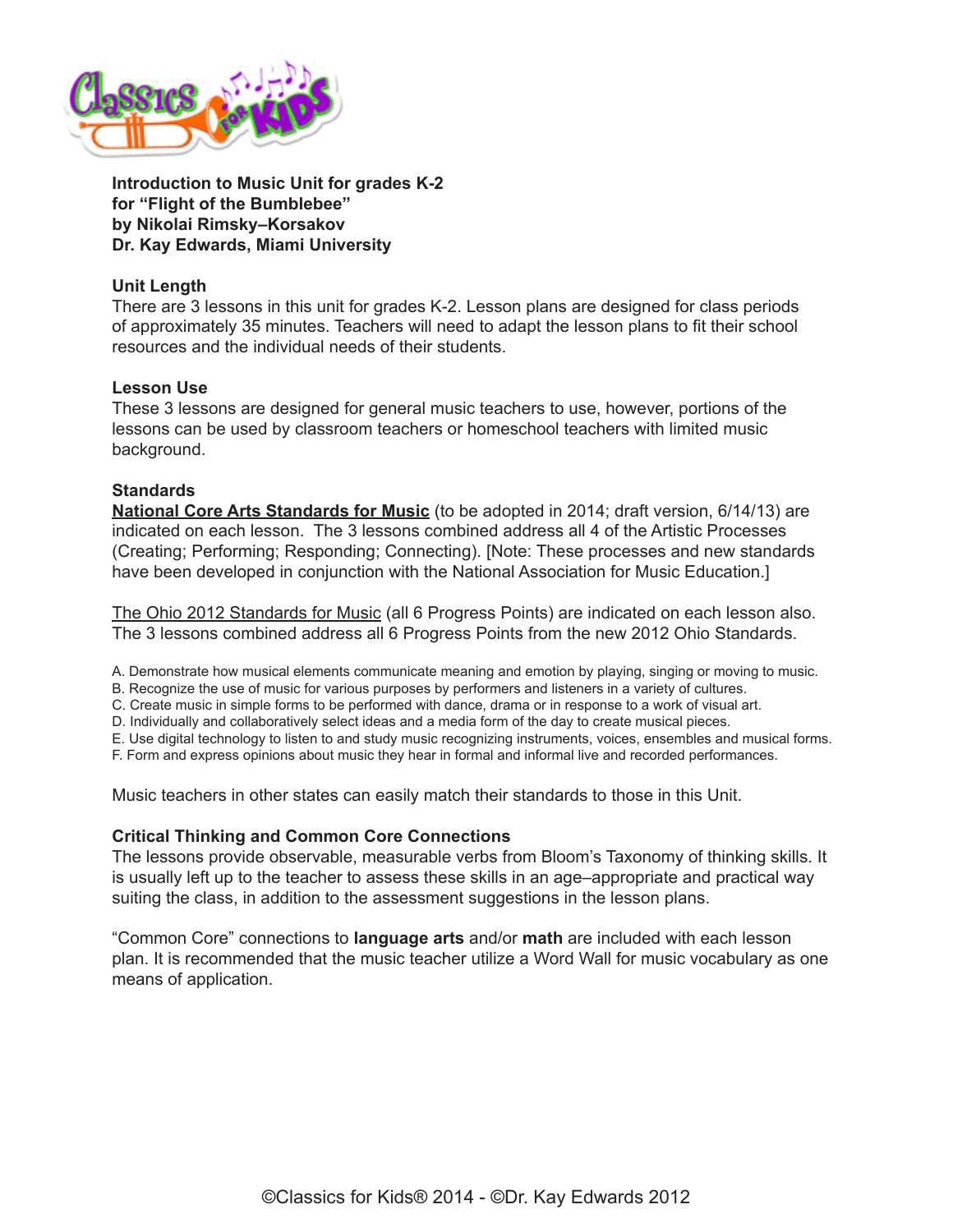

### **Overview**

Music Concepts and Objectives/Outcomes (that is, student learning outcomes) are indicated on each lesson. Over the 3 lessons, the Concept Areas of Rhythm (Tempo and Patterns), Melody, Form, Expression, and Tone Color/Timbre are used. Skills developed over the 3 lessons are Singing, Moving, Listening, Performing, Evaluating, Creating, and Relating music to other subject areas such as history and literature.

# **The lessons for Rimsky–Korsakov's Flight of the Bumblebee for grades K–2 are:**

Lesson #1: **[Flowers and Bees!](http://www.classicsforkids.com/downloads/rimsky_korsakov/Rimsky-Korsakov_LessonPlansK-2_part1.pdf)** (Quick Tempo & Rhythms)

Lesson #2: **[A Prince's Story](http://www.classicsforkids.com/downloads/rimsky_korsakov/Rimsky-Korsakov_LessonPlansK-2_part2.pdf)**

Lesson #3: **[A Bear's Story](http://www.classicsforkids.com/downloads/rimsky_korsakov/Rimsky-Korsakov_LessonPlansK-2_part3.pdf)** (Berlioz the Bear)

The length of the *Classics for Kids, Vol. 2* recording for this work is 1 minute and 33 seconds.

### **Prior Knowledge**

No prior knowledge on the part of the student is needed, although it is helpful to have had experience moving to different kinds of music with gross and fine motor skills, listening to and dramatizing a story, following icons or pictures of sound, and playing instruments.

### **Materials and Equipment**

Each lesson indicates the required materials and equipment. Whenever playing a recording, it is important to have a high-quality sound system and use a high-quality recording. The *[Classics](https://secure2.convio.net/cpr/site/Ecommerce/48382983?VIEW_PRODUCT=true&product_id=1080&store_id=1101)  [for Kids](https://secure2.convio.net/cpr/site/Ecommerce/48382983?VIEW_PRODUCT=true&product_id=1080&store_id=1101)* **CD** or [website with free Naxos audio files](https://www.classicsforkids.com/music/hearthemusic.php) are very helpful in this regard, but your playback equipment is equally important. It should be better than that from a typical computer's speakers. **Special Note:** Any indications for the recording time (minutes:seconds) may vary slightly on different playback systems.

### **Instructional Plans (Lesson Plans)**

Each lesson plan has been designed specifically for the grade K-2 age group, although music teachers may have to adapt portions of each plan. All of the types of activities in the plans have been "teacher-tested" (or are currently being tested) and are easy-to-follow, set up in a format similar to many music series textbooks. Step-by-step guidelines are given under the "Sequence" portion of each lesson. Bear in mind that some external website resources may change periodically.

### **Supplementary Materials**

Some lessons include various custom tailored music teacher resources. By clicking on the highlighted, underlined link at that point of the lesson plan, you can read the handout with Adobe Acrobat Reader and print it out for use in your classroom. You may wish to project the image from your computer, make an overhead transparency, PowerPoint or SmartBoard slide, in addition to making student copies of some items.

There are other activities and materials to this symphonic work that can be found on the [Classics](http://www.classicsforkids.com/)  [for Kids website](http://www.classicsforkids.com/) under the **["Past Shows" tab](http://www.classicsforkids.com/programs.asp)**.